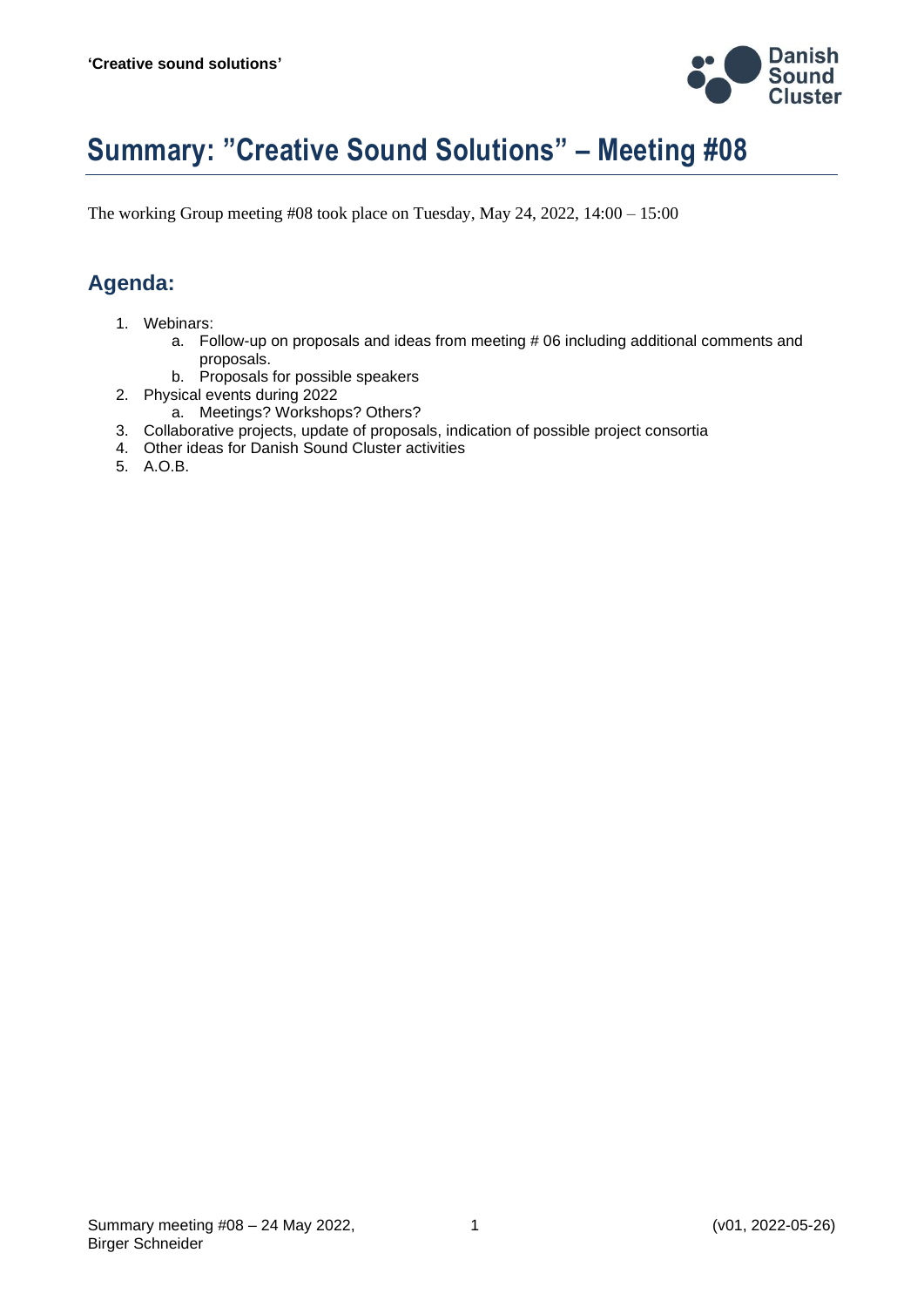

# **Ad 1 Proposals for Webinars**

| #              | Subject                                                                                                                                                                         | Background                                                                                                                                                                                                                                                                                                                                                                                                                                                                                                                                                                                                                                                                                                |
|----------------|---------------------------------------------------------------------------------------------------------------------------------------------------------------------------------|-----------------------------------------------------------------------------------------------------------------------------------------------------------------------------------------------------------------------------------------------------------------------------------------------------------------------------------------------------------------------------------------------------------------------------------------------------------------------------------------------------------------------------------------------------------------------------------------------------------------------------------------------------------------------------------------------------------|
| 1              | 'Sound in<br>virtual/augmented<br>reality' (VR/AR)                                                                                                                              | Workshop – completed February 24 <sup>th</sup> , 2022                                                                                                                                                                                                                                                                                                                                                                                                                                                                                                                                                                                                                                                     |
| 2              | Dubbing challenges                                                                                                                                                              | Completed March 29th, 2022                                                                                                                                                                                                                                                                                                                                                                                                                                                                                                                                                                                                                                                                                |
| 4              | Al-based solutions                                                                                                                                                              | Postponed.                                                                                                                                                                                                                                                                                                                                                                                                                                                                                                                                                                                                                                                                                                |
| 5a             | Across boundary<br>solutions, i.e. involve<br>artistic perspectives in<br>audio technical<br>solutions.<br>(the border region of<br>sound of art and<br>technical facilitation) | Postponed until late H2, 2022<br><b>Potential contributors:</b><br>• Jenny Gräf Sheppard, Kunstakademiet,<br>• Stephen Mcevoy, Kunstakademiet,<br>• Yann Coppier.<br>• Stine Lyngedall (contact Finn Agerkvist, DTU)<br>• Nicolas Becker, Academy Award for Best Sound ("Sound of Metal")<br>• Bjørn Jacobsen, Cujo Sound<br>• Morten Breinbjerg, Audio Design, AU<br>mbrein@cc.au.dk<br>• Det Jyske Musikkonservatorium<br>What technical challenges do artists face in relation to sound? Can content bring<br>thoughts back into the technical environment, e.g. new types of needs to support<br>developing sound art?<br>Stine will try to get more hold of substance before next meeting in August. |
| 5 <sub>b</sub> | Bringing creativity into<br>your engineering work                                                                                                                               | Completed April 26th, 2022                                                                                                                                                                                                                                                                                                                                                                                                                                                                                                                                                                                                                                                                                |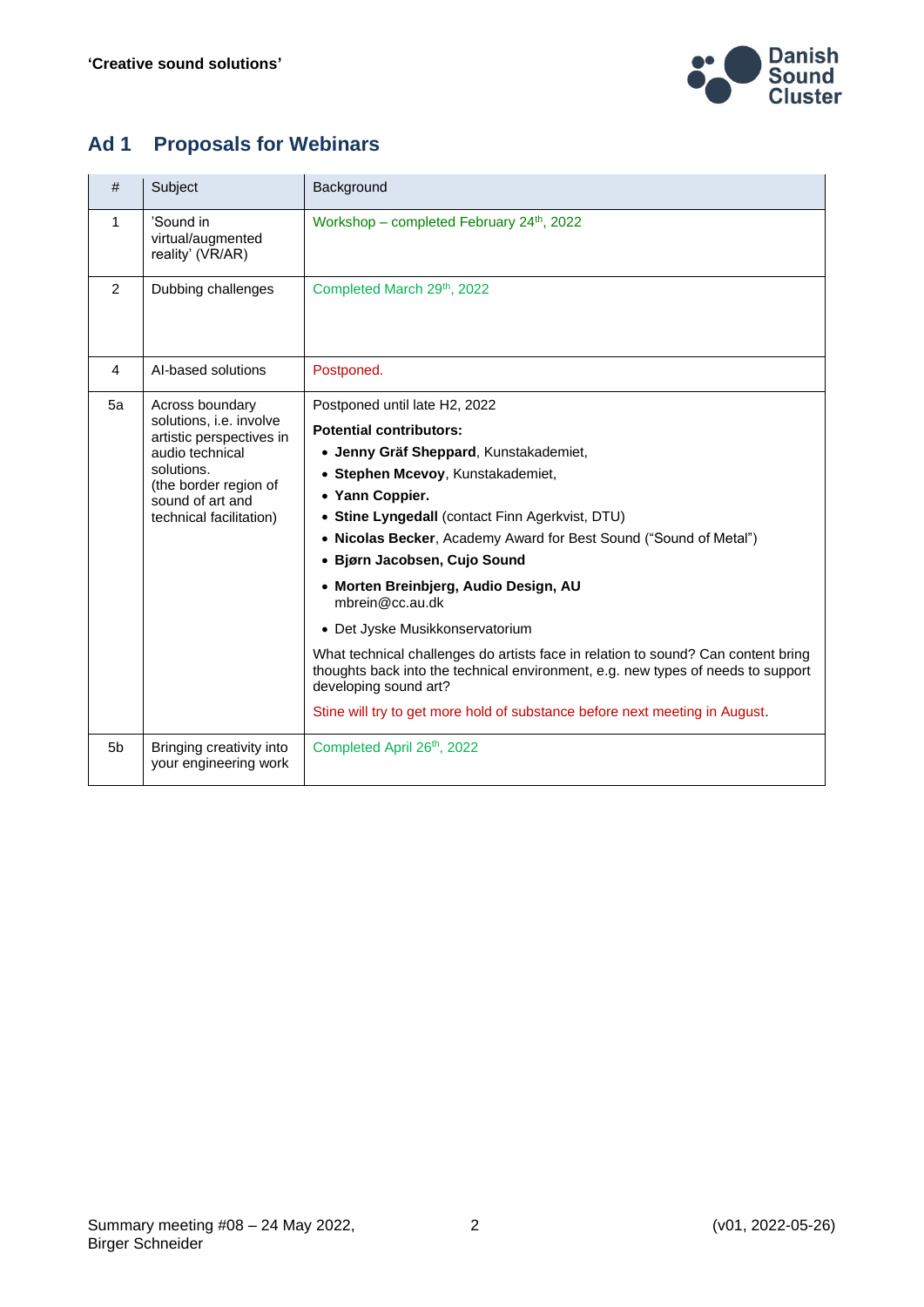

| #              | Subject                                                                                                                                         | Background                                                                                                                                                                                                 |
|----------------|-------------------------------------------------------------------------------------------------------------------------------------------------|------------------------------------------------------------------------------------------------------------------------------------------------------------------------------------------------------------|
| 5c             | Mapping of current<br>Danish status of<br>multidimensional<br>sound in education,<br>research, movie<br>generation, theater<br>production, etc. | Mapping activity of the 'landscape' of 'current Danish multidimensional sound in<br>education, research, movie generation, theater production, etc.':                                                      |
|                |                                                                                                                                                 | <b>AAU, Create</b>                                                                                                                                                                                         |
|                |                                                                                                                                                 | • Razvan Paisa rpa@create.AAU.dk                                                                                                                                                                           |
|                |                                                                                                                                                 | AU, Institut for Kommunikation og Kultur - Afdeling for Digital Design og<br>Informationsvidenskab                                                                                                         |
|                |                                                                                                                                                 | • Morten Breinbjerg, mbrein@cc.au.dk                                                                                                                                                                       |
|                |                                                                                                                                                 | Den Danske Filmskole                                                                                                                                                                                       |
|                |                                                                                                                                                 | • Rune Palving, rpa@filmskolen.dk                                                                                                                                                                          |
|                |                                                                                                                                                 | Det Jyske Musikkonservatorium                                                                                                                                                                              |
|                |                                                                                                                                                 | • Natascha Barret?<br>+45-7226 7400                                                                                                                                                                        |
|                |                                                                                                                                                 | Det Kongelige Danske Kunstakademi/Laboratoriet For Lyd<br>• Jenny Gräf Sheppard; jenny.graf@kunstakademiet.dk                                                                                              |
|                |                                                                                                                                                 |                                                                                                                                                                                                            |
|                |                                                                                                                                                 | · Stephen Mcevoy, stephen.mcevoy@kunstakademiet.dk                                                                                                                                                         |
|                |                                                                                                                                                 | Det Kongelige Klassiske Musikkonservatorium                                                                                                                                                                |
|                |                                                                                                                                                 | • Jesper Andersen, Leder af Tonemester uddannelsen,<br>jesper.andersen@edu.dkdm.dk                                                                                                                         |
|                |                                                                                                                                                 | Hans Peter Stubbe Teglbjærg, Leder af elektroakustisk<br>$\bullet$<br>komposition/komponist, Hans.StubbeTeglbjaerg@dkdm.dk                                                                                 |
|                |                                                                                                                                                 | Rytmisk Musikkonservatorium                                                                                                                                                                                |
|                |                                                                                                                                                 | Lars Rex Christensen, teknisk ansvarlig, lach@rmc.dk,                                                                                                                                                      |
|                |                                                                                                                                                 | Søren Kjærgaard, Leder af forskning, soerenkjaergaard@rmc.dk<br>$\bullet$                                                                                                                                  |
|                |                                                                                                                                                 | <b>Sonic College</b>                                                                                                                                                                                       |
|                |                                                                                                                                                 | Lars Tirsbæk, Itir@ucsyd.dk                                                                                                                                                                                |
|                |                                                                                                                                                 | <b>Statens Scenekunstskole</b>                                                                                                                                                                             |
|                |                                                                                                                                                 | • Ditlev Brinth, Leder af lyduddannelsen, dibr@scenekunstskolen.dk                                                                                                                                         |
|                |                                                                                                                                                 | Syddansk Musikkonservatorium                                                                                                                                                                               |
|                |                                                                                                                                                 | Mons Niklas Schak, Leder af filmkomponist uddannelsen/Komponist,<br>mail@monsniklasschak.com                                                                                                               |
|                |                                                                                                                                                 | Later, we may consider running an event, where active groups across the<br>landscape of Danish multidimensional sound will be given the opportunity to<br>present themselves in short video presentations. |
| 6              | Intelligent<br>microphones                                                                                                                      | Webinar completed February 23rd, 2022                                                                                                                                                                      |
| $\overline{7}$ | Multichannel<br>headphones                                                                                                                      | Webinar completed January 11 <sup>th</sup> 2022                                                                                                                                                            |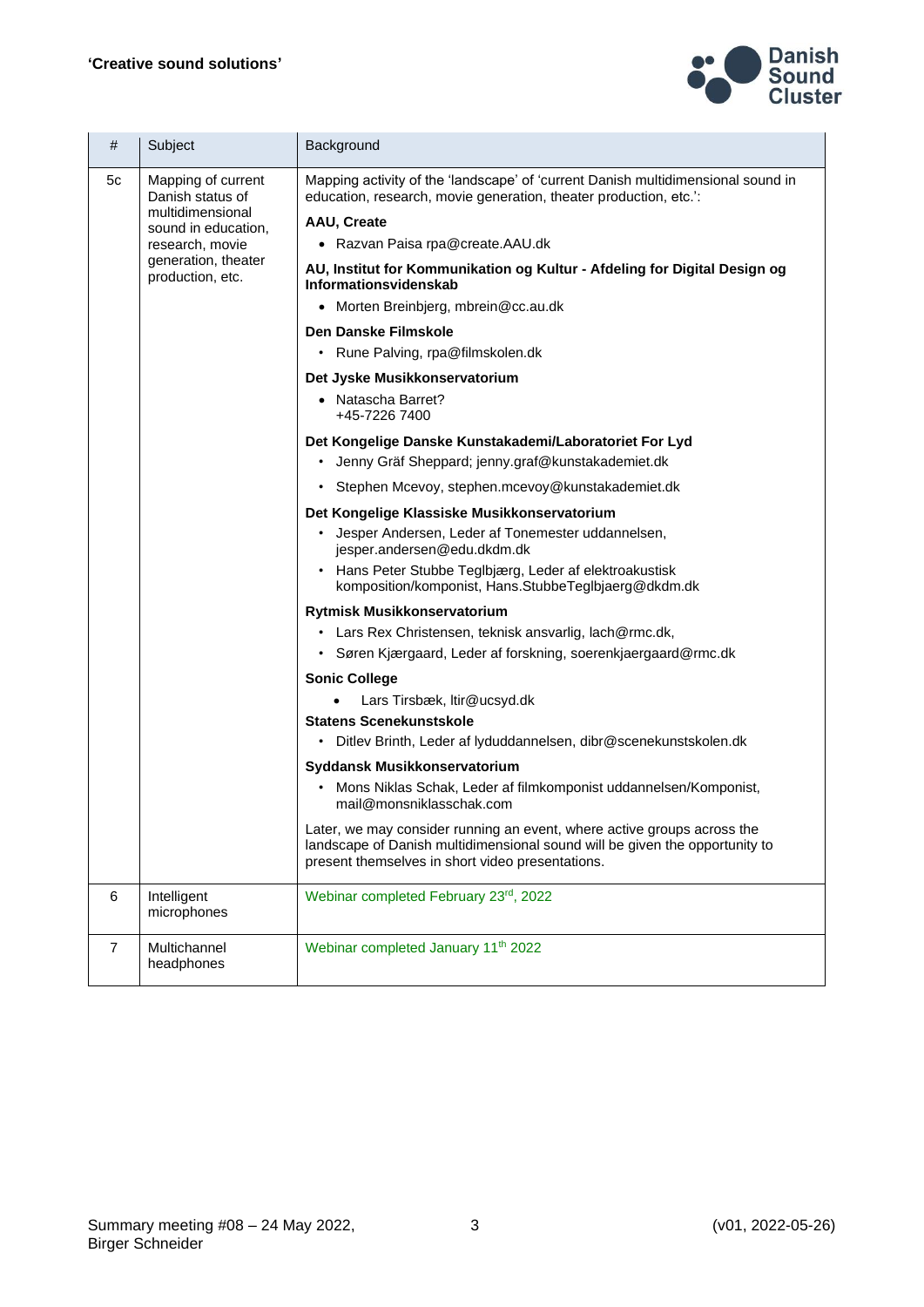

| #               | Subject                                                   | Background                                                                                                                                                                                                                                                                                                                                                                                  |
|-----------------|-----------------------------------------------------------|---------------------------------------------------------------------------------------------------------------------------------------------------------------------------------------------------------------------------------------------------------------------------------------------------------------------------------------------------------------------------------------------|
| 8               | Optimal sound<br>environments for<br>"large room offices" | For background, see Summary of the Meeting #04 of the working group, 5 October<br>2021.                                                                                                                                                                                                                                                                                                     |
|                 |                                                           | Postponed to H2 2022 or H1 2023.                                                                                                                                                                                                                                                                                                                                                            |
|                 |                                                           | One of the possible use cases is the new atrium at Sonic College in Kolding. A.P.<br>Møller Foundation has funded 4 mio. DKK to Sonic College to a project, the<br>"sound-embracing atrium". Part of this includes installation of 180 loudspeakers in<br>the 5 storage heigh atrium that will serve as a huge sound lab including how sound<br>influences people in their daily functions. |
|                 |                                                           | Sonic College moves to the new premises in September 2022, and about that time<br>R&D related to the sound embracing atrium will also start. Results are not<br>expected until 2023, but Sonic College invites DSC to run events at their new<br>premises whenever convenient.                                                                                                              |
|                 |                                                           | Challenges relates to 'masking'/'no masking'. Surrounding noise/no surrounding<br>noise, etc. Also related to acoustics of rooms, from where video meetings are<br>broadcasted (poor acoustics creates listening problems for everyone in the<br>meeting, except the person in the room with poor acoustics).                                                                               |
|                 |                                                           | Eddy will prepare an outline for a webinar in this area before next meeting.                                                                                                                                                                                                                                                                                                                |
|                 |                                                           | An additional angle to the topic is that sometimes it is evident that people<br>supporting installing solutions related to sound recording lack basic skills in<br>acoustics, although they are able technicians in relation to connectivity of audio<br>systems.                                                                                                                           |
|                 |                                                           | New standards for 'digital meeting boxes' etc. are emerging and could also be part<br>of the webinar focus.                                                                                                                                                                                                                                                                                 |
| 9               | Use of sound in                                           | Focus: Use of sound in 'story telling' at museums.                                                                                                                                                                                                                                                                                                                                          |
|                 | museums                                                   | Time schedule: Webinar in H2 of 2022, and "theme day" later, possibly 2023.                                                                                                                                                                                                                                                                                                                 |
|                 |                                                           | For details see meting summary of meeting #05, 2021-11-24.                                                                                                                                                                                                                                                                                                                                  |
|                 |                                                           | Lars Tirsbæk and Birgitte Folmann will work with DSC in setting up the events.<br>Due to current busy activities in relation to moving Sonic College, Lars cannot start<br>efforts on this theme until after September2022.                                                                                                                                                                 |
|                 |                                                           | <b>Potential speakers:</b>                                                                                                                                                                                                                                                                                                                                                                  |
|                 |                                                           | • Anders Jørgensen, Stouenborg                                                                                                                                                                                                                                                                                                                                                              |
|                 |                                                           | · Birgitte Folmann, Researcher, Sonic College                                                                                                                                                                                                                                                                                                                                               |
|                 |                                                           | • Person from e.g. H.C: Andersen Museum, Odense.                                                                                                                                                                                                                                                                                                                                            |
|                 |                                                           | • Stina Marie Hasse Jørgensen ("Helsingør Museum")                                                                                                                                                                                                                                                                                                                                          |
|                 |                                                           | • Other candidates as per above.                                                                                                                                                                                                                                                                                                                                                            |
|                 |                                                           | Some details lack. Birger will contact Lars Tirsbæk to get the process rolling again                                                                                                                                                                                                                                                                                                        |
| 10a             | <b>NGA ADM Immersive</b><br>delivery                      | Completed on February 8th 2022                                                                                                                                                                                                                                                                                                                                                              |
| 10 <sub>b</sub> | <b>ADM Technology</b>                                     | Completed on February 15th, 2022                                                                                                                                                                                                                                                                                                                                                            |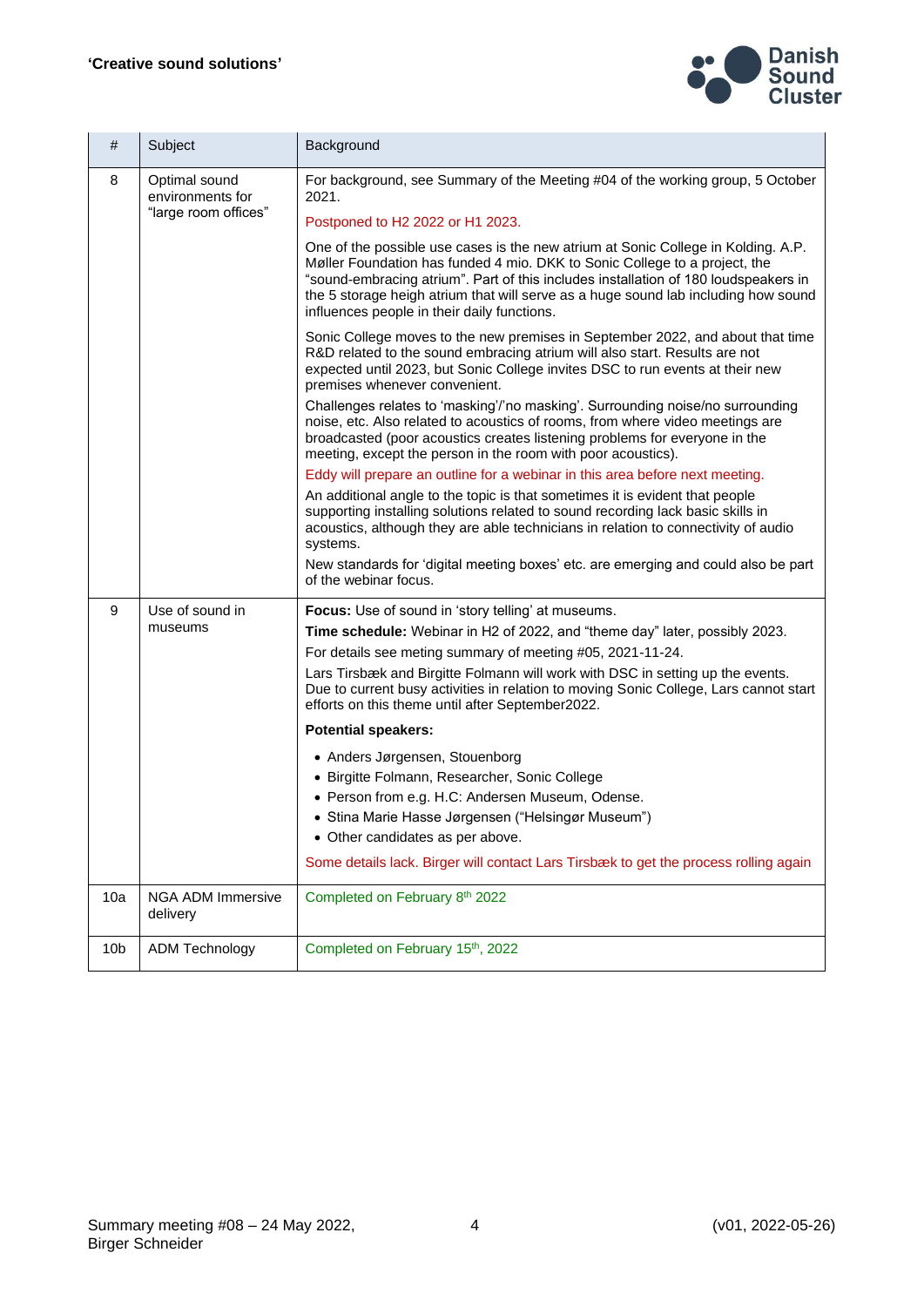

| #               | Subject                                                                          | Background                                                                                                                                                                                                                                                                                                                                                                                   |
|-----------------|----------------------------------------------------------------------------------|----------------------------------------------------------------------------------------------------------------------------------------------------------------------------------------------------------------------------------------------------------------------------------------------------------------------------------------------------------------------------------------------|
| 11a             | "Women for sound<br>engineering"                                                 | Challenge. DSC have problems financially in supporting events, where the focus is<br>students. DSC can support SMEs but not students.                                                                                                                                                                                                                                                        |
|                 | Electronic sound &<br>music, focus on<br>females                                 | <b>Background for theme:</b>                                                                                                                                                                                                                                                                                                                                                                 |
|                 |                                                                                  | General challenge that we have a poor gender balance in audio areas, i.e. too few<br>females.                                                                                                                                                                                                                                                                                                |
|                 |                                                                                  | Events will be inclusive/open to everyone but have an all-female focus/i.e. those<br>who identify as female program. Include female students.                                                                                                                                                                                                                                                |
|                 |                                                                                  | Possible themes: music and sound production, spatial audio concert<br>performances/formats                                                                                                                                                                                                                                                                                                   |
|                 |                                                                                  | Could possibly be hosted at AAU (for spatial concert event), one of the music<br>schools for production. Or AirLab at ITU.                                                                                                                                                                                                                                                                   |
|                 |                                                                                  | Strong interest from Sonic College to be included. Have the same challenge<br>(contact Lars Tirsbæk)                                                                                                                                                                                                                                                                                         |
|                 |                                                                                  | "Scenekunstskolen" is also a possible contributor. Currently 3 very active<br>females (contact Eddy for names).                                                                                                                                                                                                                                                                              |
|                 |                                                                                  | Other possible contributors/interested parties:                                                                                                                                                                                                                                                                                                                                              |
|                 |                                                                                  | • "Det jyske Musikkonservatorium", DJM in Aalborg, www.musikkons.dk,                                                                                                                                                                                                                                                                                                                         |
|                 |                                                                                  | • Syddansk Musikkonservatorium Esbjerg, www.sdmk.dk,                                                                                                                                                                                                                                                                                                                                         |
|                 |                                                                                  | The topic will be postponed until Shelley is back from maternal leave. For                                                                                                                                                                                                                                                                                                                   |
|                 |                                                                                  | financing, we will need to find financing from other sources than DEB and UFS.                                                                                                                                                                                                                                                                                                               |
| 11 <sub>b</sub> | Podcast tools,<br>approaches, and<br>support with special<br>emphasis on females | Given that a significant part of podcast production today is delivered by females,<br>and where a deeper lack of sound production sometimes lack, it seems an obvious<br>strategy to bring focus on improved production methodology and tools, to some<br>degree also sound engineering support and not least point to bottlenecks, where<br>tools lack, or emerging tools may fill the gap. |
|                 |                                                                                  | Sonic College recently had two former female student that were awarded                                                                                                                                                                                                                                                                                                                       |
|                 |                                                                                  | The '2022 Sound Designer Prize'                                                                                                                                                                                                                                                                                                                                                              |
|                 |                                                                                  | The '2022 talent prize in Podcast'<br>$\bullet$                                                                                                                                                                                                                                                                                                                                              |
|                 |                                                                                  | They could be useful to include in the activities.                                                                                                                                                                                                                                                                                                                                           |
|                 |                                                                                  | Lars Tirsbæk to provide names.                                                                                                                                                                                                                                                                                                                                                               |
|                 |                                                                                  | Awaits discussion at next meeting.                                                                                                                                                                                                                                                                                                                                                           |
| 12a             | Game audio (for game<br>applications)                                            | Focus:<br>A webinar or a workshop on game audio, including the involvement of game audio<br>companies.                                                                                                                                                                                                                                                                                       |
|                 |                                                                                  | Time schedule:<br>2022 H <sub>2</sub> (when the DSC secretariat overcomes current workload)                                                                                                                                                                                                                                                                                                  |
|                 |                                                                                  | Be clear on the objectives. Focus on the technical side of game audio or the<br>creative side of game audio?                                                                                                                                                                                                                                                                                 |
|                 |                                                                                  | Proposed speakers:                                                                                                                                                                                                                                                                                                                                                                           |
|                 |                                                                                  | Rob Bridgett, Senior Audio Director, Canada,<br>$\bullet$                                                                                                                                                                                                                                                                                                                                    |
|                 |                                                                                  | Bjørn Jacobsen<br>$\bullet$                                                                                                                                                                                                                                                                                                                                                                  |
|                 |                                                                                  | Kristian Rømer @ IO Interactive                                                                                                                                                                                                                                                                                                                                                              |
|                 |                                                                                  | Simon Stevnhoved Rasmussen - Massive                                                                                                                                                                                                                                                                                                                                                         |
|                 |                                                                                  | The heavy workload on the secretariat prevented that we had 'bandwidth' to<br>handle this theme in 2022, H1. We will try to give the theme priority in 2022, H2,<br>so that we can run an event in second half of 2022.                                                                                                                                                                      |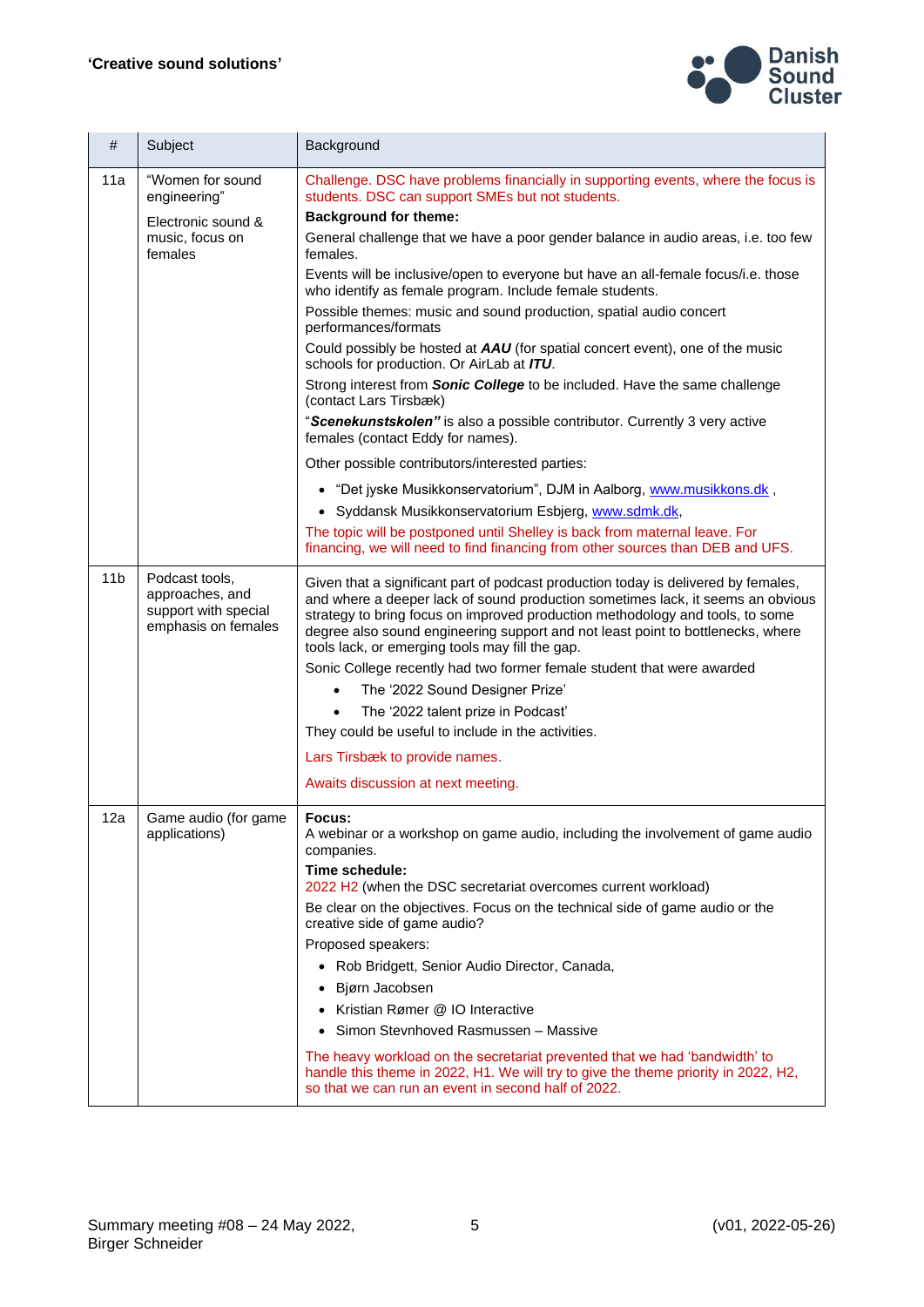

| #               | Subject                                                            | Background                                                                                                                                                                                                                                                                                                                                                                                   |
|-----------------|--------------------------------------------------------------------|----------------------------------------------------------------------------------------------------------------------------------------------------------------------------------------------------------------------------------------------------------------------------------------------------------------------------------------------------------------------------------------------|
| 12 <sub>b</sub> | Using game audio<br>engine in other<br>applications than<br>gaming | Time schedule:<br>H <sub>2</sub> of 2022 or H <sub>1</sub> of 2023                                                                                                                                                                                                                                                                                                                           |
|                 |                                                                    | Gaming engines are extremely powerful and e.g. in broadcast activities, game<br>engines are taking over activities (today primarily in video, e.g. nVidia) that was<br>previously handled by traditional processors.                                                                                                                                                                         |
|                 |                                                                    | However, still an issue that only few people have experience with the obvious<br>possibilities of using game engines for audio applications.                                                                                                                                                                                                                                                 |
|                 |                                                                    | Use applications:<br>e.g. in audio walk, creating virtual exhibitions (e.g. Yann Copier), etc.                                                                                                                                                                                                                                                                                               |
|                 |                                                                    | DTU has activities in the area based on machine learning (Nikolas Borrel-Jensen,<br>nibor@elektro.dtu.dk)                                                                                                                                                                                                                                                                                    |
|                 |                                                                    | 'Den Danske Filmskole' (Rune) has launched activities this semester, but use is<br>still in its infancy.                                                                                                                                                                                                                                                                                     |
|                 |                                                                    | May be the Microsoft soundscape 3D audio experience (Soundscape App for<br>iPhone) that enriches a blind person's perception of surroundings when walking in<br>a city) fits the theme, https://blogs.microsoft.com/accessibility/soundscape/                                                                                                                                                |
|                 |                                                                    | We decided to postpone the topic until late 2022 or early 2023 to find speakers<br>that can have real experience in the topic area.                                                                                                                                                                                                                                                          |
| 13              | Dubbing challenges II                                              | Postponed for further discussion to the meeting in August 2022, Lars<br>Nørretranders feed back is essential.                                                                                                                                                                                                                                                                                |
|                 |                                                                    | Dubbing is undergoing radical changes in current years. For example, in broadcast<br>DR is now focusing heavily on podcast production, i.e. simple and fast production<br>of content. Many people producing podcasts have no strong sound engineering<br>backgrounds, they just want to be able to produce podcast easily and with a<br>minimum of technical skills in the sound technology. |
|                 |                                                                    | Efficient tools are available and the market for such tools develops fast in current<br>years, supporting improvement of even poor-quality audio raw material.                                                                                                                                                                                                                               |
|                 |                                                                    | However, the entire scene of production is changing rapidly, and a webinar could<br>focus on:                                                                                                                                                                                                                                                                                                |
|                 |                                                                    | 1. The entire work process using new tools such as Adobe Premier, Avid Media<br>Composer, Black Magic editing, etc.                                                                                                                                                                                                                                                                          |
|                 |                                                                    | 2. Trends in support tools: Getting inputs from major suppliers of tools on what<br>the trends are in tool technology and what can we expect for the coming<br>years from the suppliers.                                                                                                                                                                                                     |
|                 |                                                                    | The first area could possibly be presented by people from e.g. DR or TV2 or<br>podcast companies, since they are already in a process of change, have<br>experience and can enlighten others on, what the changes in working processes<br>mean.                                                                                                                                              |
|                 |                                                                    | The second area is also for people in broadcasting and other audio generating<br>industries, i.e. podcast producers, trying to understand trends, i.e. what the tool<br>developers are likely to bring to market in the next few years (enlighten us on their<br>'crystal ball' visions).                                                                                                    |
|                 |                                                                    | Future trends may also be aired by people from university, e.g. DTU (Nikolas<br>Borrel-Jensen, nibor@elektro.dtu.dk) or others.                                                                                                                                                                                                                                                              |
|                 |                                                                    | The industry of traditional audio content suppliers faces significant changes in<br>working processes, markets, and uses of tools. That is what the Webinar should<br>try to address.                                                                                                                                                                                                        |
|                 |                                                                    | Lars Nørretranders will provide names for area 2.                                                                                                                                                                                                                                                                                                                                            |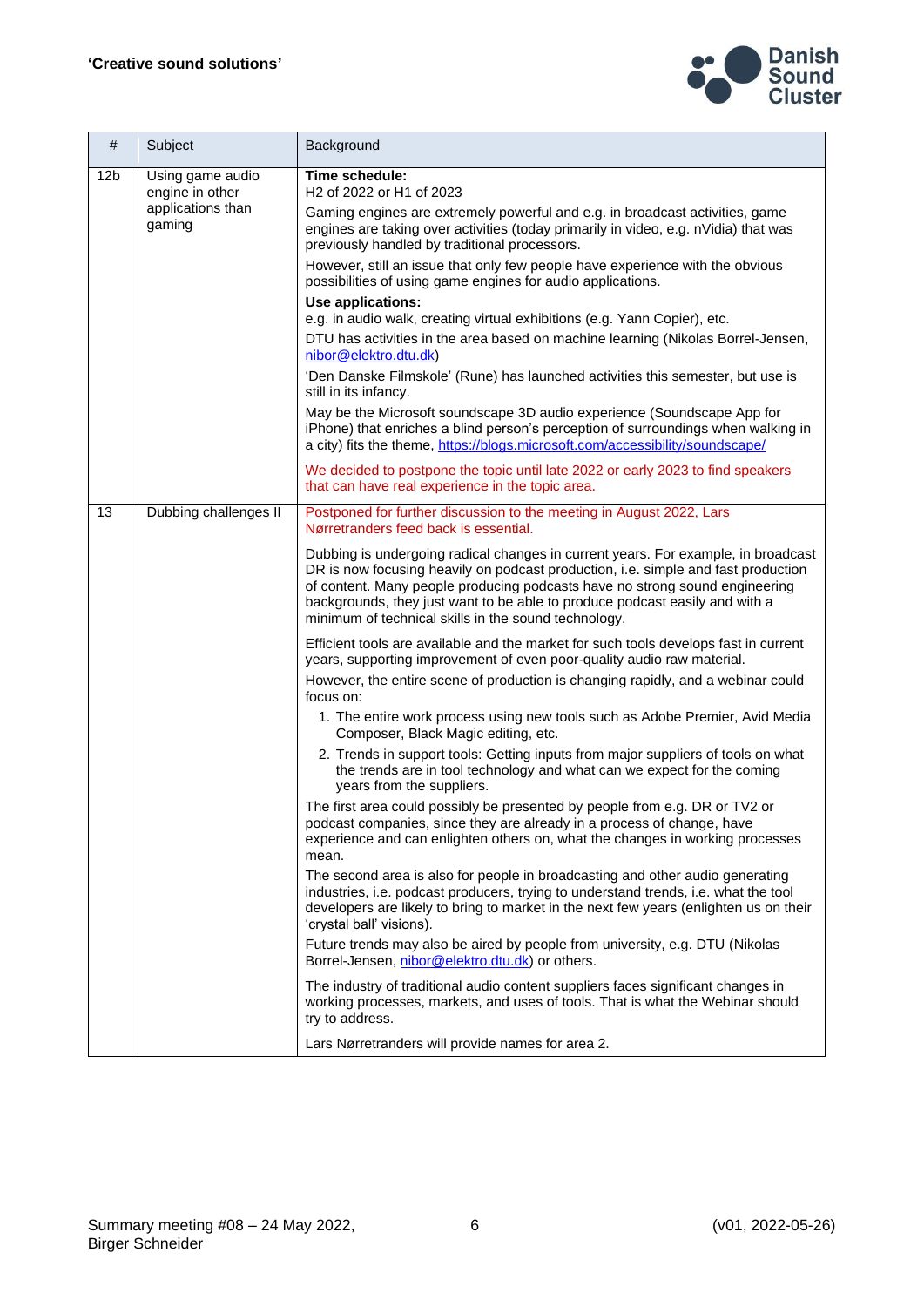

| #  | Subject                       | Background                                                                                                                                                                                                                                                                                                                                                                                                                              |
|----|-------------------------------|-----------------------------------------------------------------------------------------------------------------------------------------------------------------------------------------------------------------------------------------------------------------------------------------------------------------------------------------------------------------------------------------------------------------------------------------|
| 14 | Ethics in audio<br>production | The industry in audio production is, as other sectors, now facing severe issues on<br>ethics in producing content as a result of technological progress. Modern tools,<br>and tools likely to emerge in coming years, will support generation of audio content<br>far beyond what we are used to, even can imagine today, and significant elements<br>of "Fake content" are likely to emerge, actually already sticks is dirty head up. |
|    |                               | In dramatizing events, clips of historic audio are merged into a different context to<br>support the dramatizing event. AI supported speech allows generation of speech<br>of persons that are non-original. It is now possible to generate the voice of e.g.<br>deceased people, etc. Technology improvements support issues that were never<br>before realistic. Where do we draw the red line?                                       |
|    |                               | The audio industry at large, knowledge institutions and others should start<br>discussions on how to face such dramatic changes in content production. We<br>need to start the dialogue on ethics. A theme that we need to nurture further.                                                                                                                                                                                             |
|    |                               | A DR journalist e.g. lost his job because of modifying the timing of a shot in a<br>production (Jeppe Nybro).                                                                                                                                                                                                                                                                                                                           |
|    |                               | AI solutions like Alexis are listening in specific ways to specific issues and that has<br>been debated a lot in recent years.                                                                                                                                                                                                                                                                                                          |
|    |                               | Further, the topic may lend itself better for panel discussions rather than traditional<br>webinars, etc.                                                                                                                                                                                                                                                                                                                               |
|    |                               | Block-chain technology has been employed in some instances to handle "fake<br>new", e.g. reported by New York Times.                                                                                                                                                                                                                                                                                                                    |
|    |                               | In education, the issues are also aired in dialogue with students, e.g. at Sonic<br>College. In podcast the problem is often surfacing.                                                                                                                                                                                                                                                                                                 |
|    |                               | Difficult to draw up an event strategy at this point in time, but the WG members are<br>encouraged to think of the issue and possibly also research the topic in their own<br>organizations.                                                                                                                                                                                                                                            |
|    |                               | Possible contributors:                                                                                                                                                                                                                                                                                                                                                                                                                  |
|    |                               | • ETHOS lab, ITU (Stina will check)                                                                                                                                                                                                                                                                                                                                                                                                     |
|    |                               | • Morten Holm, tonemester (sound in film in India)                                                                                                                                                                                                                                                                                                                                                                                      |
|    |                               | • Kyogu Lee, Professor, Principal Investigator, kglee@snu.ac.kr, see also<br>http://marg.snu.ac.kr/marg_people/                                                                                                                                                                                                                                                                                                                         |
|    |                               | • Thomas Damkjær Petersen, Chairman, IDA Member of SIRI commission)                                                                                                                                                                                                                                                                                                                                                                     |
|    |                               | At the next meetings, we will take the issue up again and try to find a good formula<br>for getting optimal focus and event strategy on the issue of ethics in audio.                                                                                                                                                                                                                                                                   |
| 15 | Indoclimate                   | DTU is submitting a Horizon 2022 application together with Royal Institute of Fine<br>arts.                                                                                                                                                                                                                                                                                                                                             |
|    |                               | The topic is indoclimate, which focuses on sound monitoring, ventilation, CO2,<br>acoustics, etc.                                                                                                                                                                                                                                                                                                                                       |
|    |                               | If the project receives funding, there may be content for a webinar.                                                                                                                                                                                                                                                                                                                                                                    |
| 16 | Women in sound                | Additional focus on "Women in Sound", see also point 11. a.                                                                                                                                                                                                                                                                                                                                                                             |
|    |                               | Stina will assess if we can focus on a different approach on the topic.                                                                                                                                                                                                                                                                                                                                                                 |
|    |                               | In the UK there is an organization "WICE" (Women in sound) that may serve as an<br>example (Morten Brandstrup).                                                                                                                                                                                                                                                                                                                         |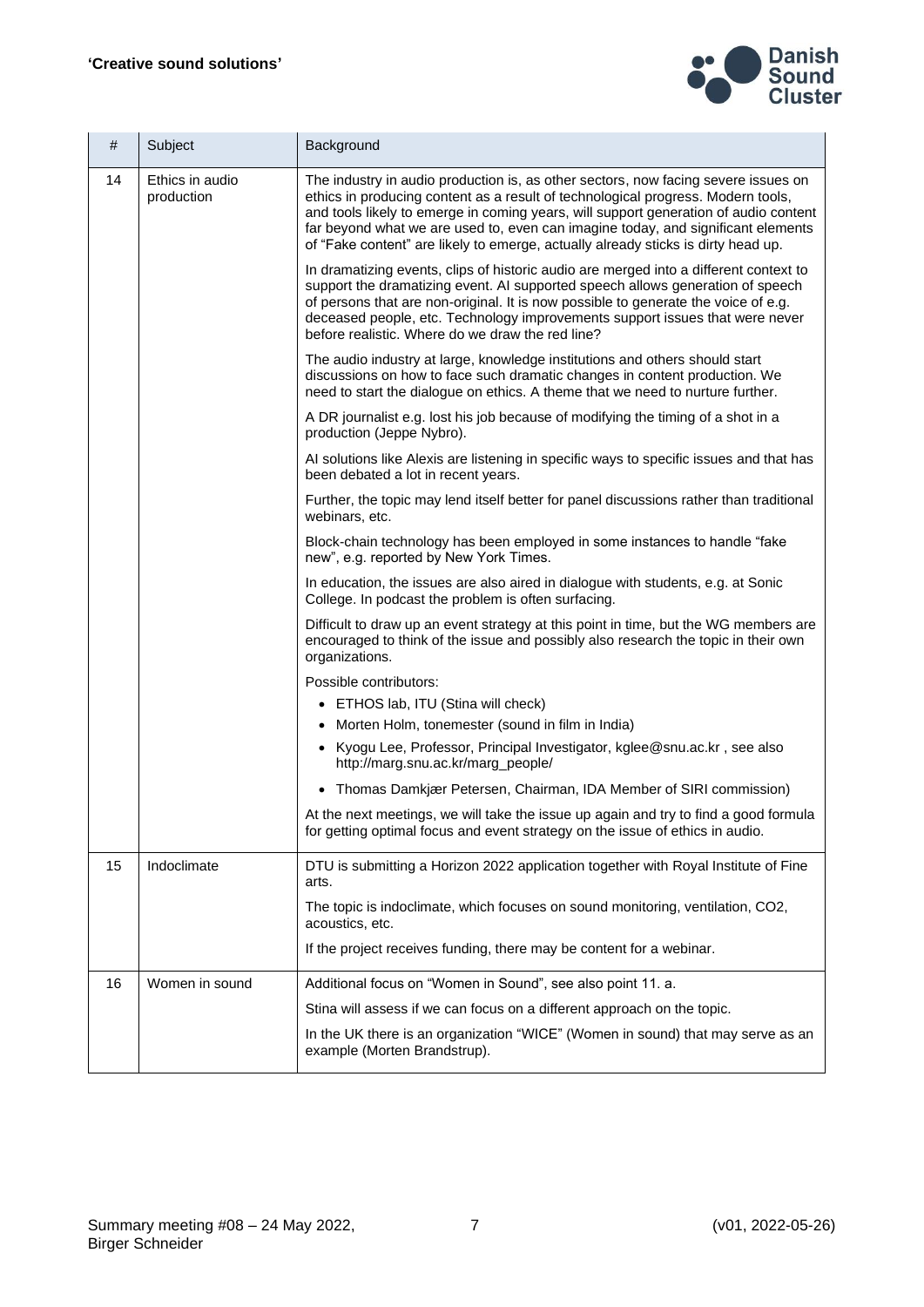

#### **Ad 2.: Physical Events (H1 of 2022)**

• *Sound Day 2022 Will take place on: November 9, 2022, at DTU SkyLab, Centrifugevej 374, 2800 Kongens Lyngby*

#### **Ad 3 Collaborative projects, update of proposals, indication of possible project consortia**

A new call for collaborative projects under DSC has been announced with deadline for application in August, 2022.

Now is a good time to start building consortia for upcoming collaborative projects. Experience show that it takes time to form consortia. Often the knowledge institutions are initiators since they in contrast to companies can obtain funding from DSC and thus have the greater incentive. However, a consortium should focus on projects that will be essential for the participating private enterprises.

If seed funding from DSC is seen as important, time is now to get started.

It is recommended to contact the DSC secretariat early on, partly to obtain counselling on what is possible and what needs to be included in an application, partly to obtain assistance in finding partners for a consortium, if that is an issue for establishing a project application.

#### **Next meeting**

**Tuesday August 30th, 2022, 14:00 to 15:00**